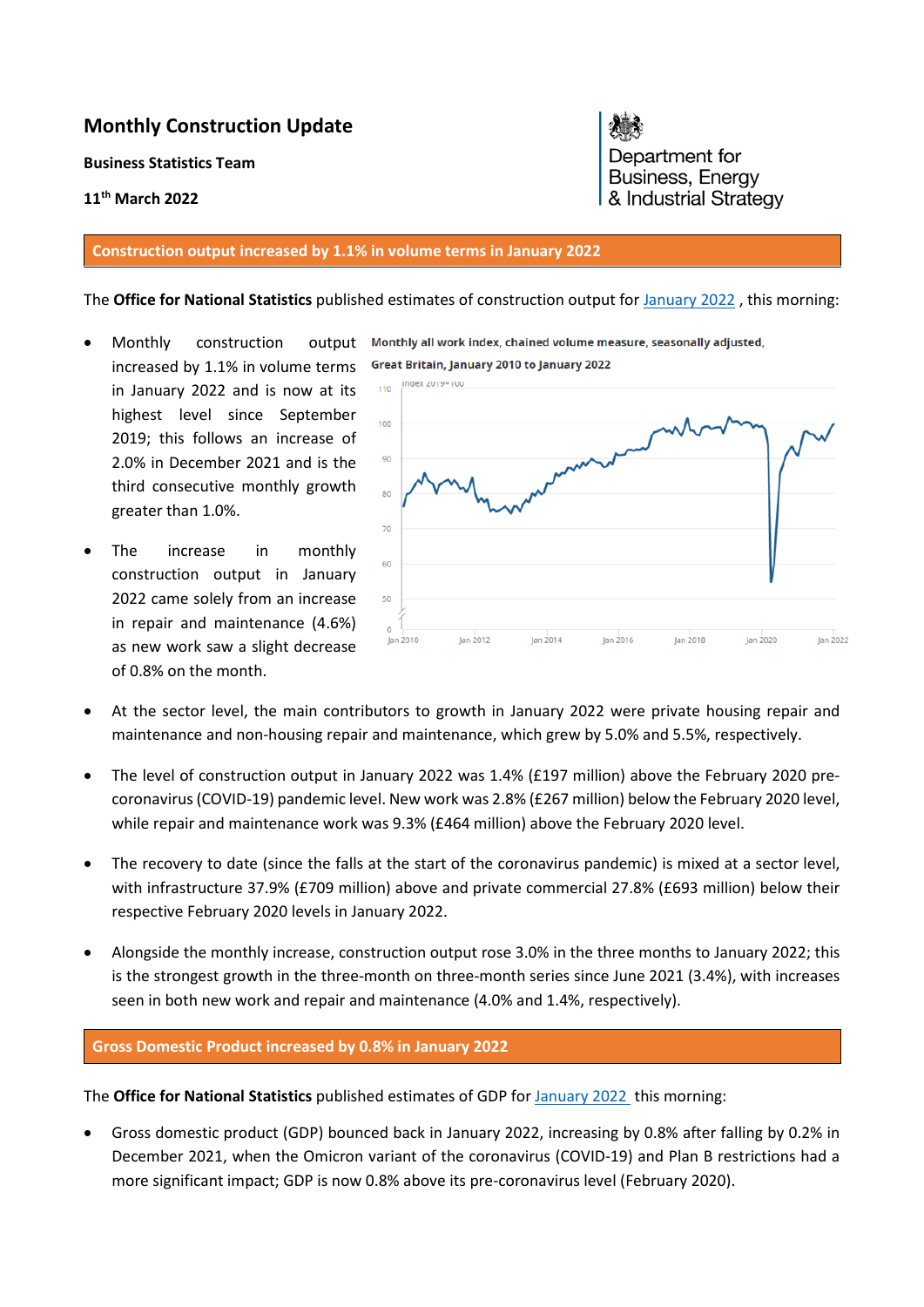- All sectors grew in January 2022, with services up 0.8%, production up 0.7% and construction up by 1.1%.
- Output in consumer-facing services grew by 1.7% in the month, mainly driven by a 6.8% increase in food and beverage activities, while all other services also saw growth on the month, by 0.6%.
- Services is now 1.3% above its pre-coronavirus (COVID-19) pandemic level, while construction is 1.4% above and production is 2.0% below. Within services, consumer-facing services are now 6.8% below their pre-coronavirus levels, while all other services are 3.4% above.

**IHS Markit / CIPS UK Construction Purchasing Managers Index for February 2022** 

**IHS Markit CIPS** published their lates[t construction purchasing managers index f](https://www.markiteconomics.com/Public/Release/PressReleases?language=en)or February 2022 on 4th March 2022.

 February PMI data indicated that business activity gained momentum across the UK construction sector. Building companies commented on the strongest rise in output since mid-2021 amid stronger client confidence and work on new projects commencing.



continued to report widespread supply constraints and rapidly increasing input costs, though

Construction companies

the rate of inflation in the latter was the least severe for 11 months. Ongoing disruption dampened the year-ahead outlook for activity, with confidence at the lowest since January 2021.

- The headline seasonally adjusted IHS Markit/CIPS UK Construction PMI® Total Activity Index registered 59.1 in February, up from 56.3 in January to signal a robust and accelerated rise in output volumes. The headline index has now posted above the neutral 50.0 threshold in each of the last 13 months.
- House building (index at 61.5) replaced commercial work (58.4) as the best performing category of construction work in February. The latest increase in residential work was the strongest for eight months. Commercial construction also expanded at a quicker pace than in January, with the rate of growth the sharpest since last July. Meanwhile, civil engineering activity (index at 57.5) increased at an accelerated pace, the strongest since June 2021.
- New order growth accelerated for the fourth month running in the latest survey period to extend the current sequence of expansion to 21 months. The rate of growth was the fastest since August 2021.
- Resilient pipelines of new work were highlighted by a steep rise in input buying across the construction sector during February. The latest expansion was the fastest for seven months.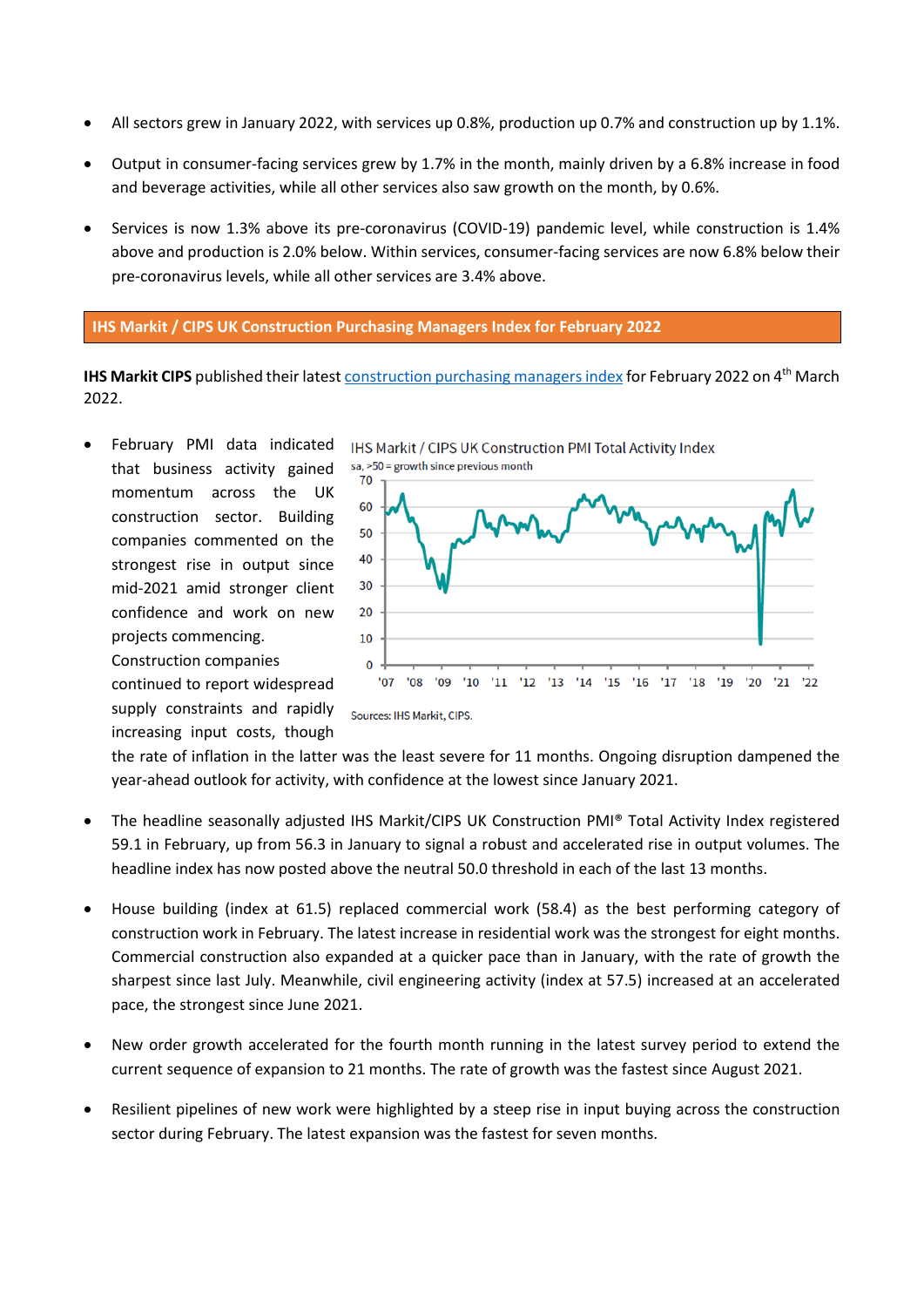- Around 36% of the survey panel reported longer delivery times among suppliers in February, while only 4% saw an improvement. Delays were overwhelmingly linked to driver and material shortages, as well as international shipping delays.
- Latest data signalled another rapid rise in input prices, though the rate of inflation eased to an 11-month low. The increase in purchase prices was often attributed to rising raw material and commodity prices amid supply shortages, alongside a lack of transport capacity.
- The near-term outlook for construction activity remained positive in February. Just under half of the survey panel (48%) forecast an increase in output during the year ahead, while only 9% predicted a fall. That said, the overall degree of optimism eased to the softest since January 2021.

### **Business Insights and Impact on the UK economy**

The Office of National Statistics published [Business insights and impact on the UK economy](https://www.ons.gov.uk/businessindustryandtrade/business/businessservices/bulletins/businessinsightsandimpactontheukeconomy/10march2022) on 10<sup>th</sup> March 2022, based on responses from the voluntary fortnightly business survey (BICS).

- Between 21st February 2022 and 6th March 2022, weighted by count, 88.5% of construction firms said they were currently fully trading compared with an all-industry average of 83.9%. Some 7.7% of construction firms said they were currently partially trading compared with an all-industry average of 10.3%.
- Between 7th February 2022 and 20th February 2022, weighted by count, 22.9% of construction firms reported turnover had decreased compared to normal expectations for the time of year, whilst 61.2% reported turnover was unaffected and 4.1% reported turnover had increased. The respective all industry averages were 26.5%, 55.5% and 6.3%.
- Between 7th February 2022 and 6th March 2022, weighted by count, 13.9% of construction firms reported hourly wages were higher than normal for existing employees in the last month, whilst 46.4% reported wages had not been affected. The respective all industry averages were 11.5% and 47.5%.
- Between 7th February 2022 and 6th March 2022, weighted by count 18.9% of construction firms that had not permanently stopped trading reported experiencing global supply chain disruption. Some 33.8% reported not experiencing such disruption. The respective all industry averages were 15.5% and 33.5%.

## **Construction Output Forecasts for Winter 2021/2022**

Experian published their Winter 2021/2022 [forecasts](http://www.experian.co.uk/economics/economic-forecasts/uk-construction-forecast.html) for the construction sector in January 2022.

- The expectation is that in 2021 the construction industry recovered (+14%) most, but not all, of the contraction seen in 2020. However, there were substantial differences in sector performance, ranging from soaring output levels in the infrastructure sector (+36%) to a further decline in commercial construction (-2%).
- The trend for construction over the 2022 to 2024 period is predicted to be similar to the economy as a whole, although growth is projected to be stronger in the former, driven by strong private housing, investment in rail, health and education stock, and industrial construction in particular. The primary risk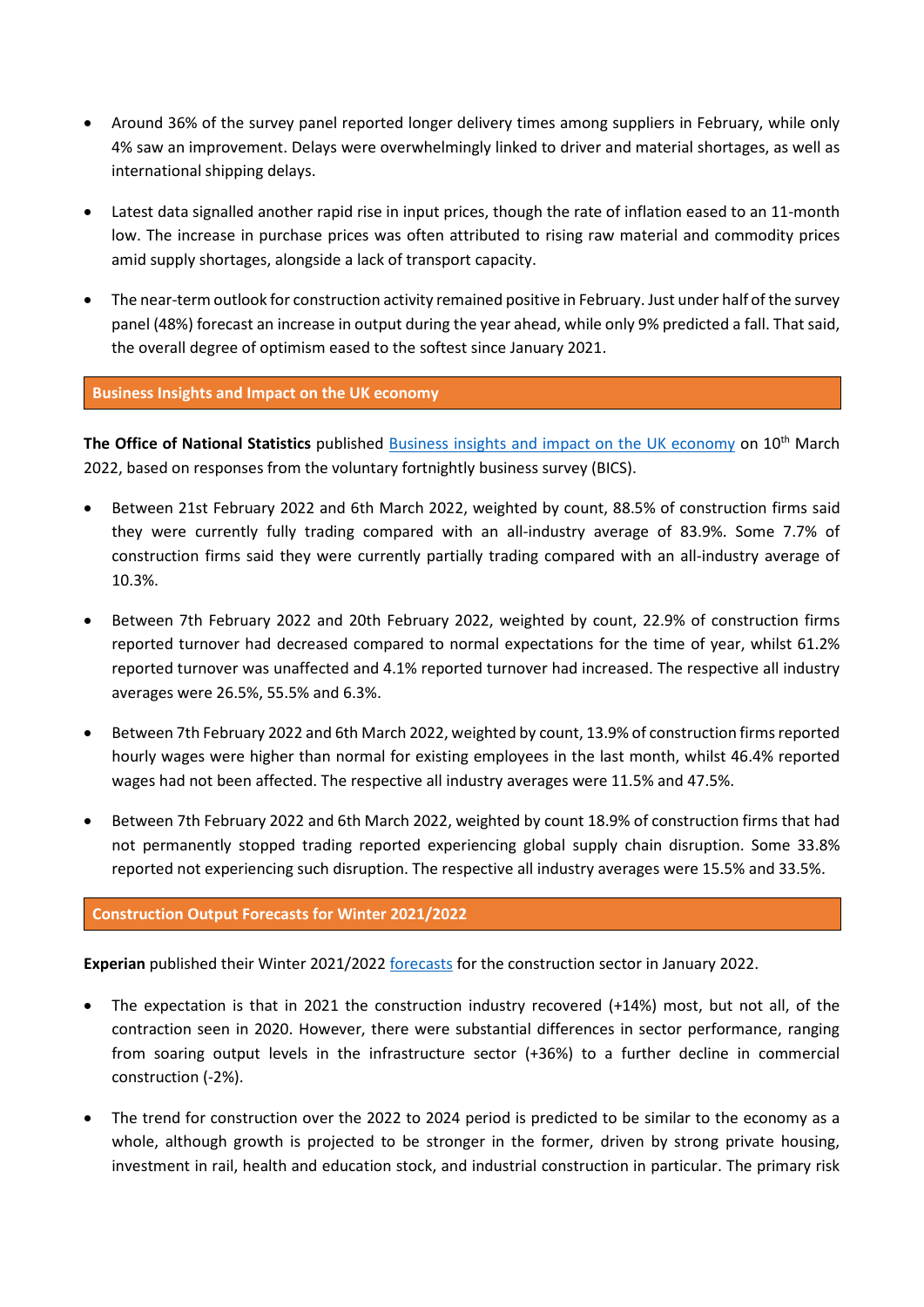to the forecasts is the rapid spread of the Omicron variant of the Covid 19 virus, which in a worst-case scenario could lead to a fourth national lockdown across the UK.

- Public housing is one of only two sectors, the other being the commercial one, in which output is projected to be still below its pre-pandemic level in 2024. Output in the sector fell by almost a third in 2020 and the recovery last year has been a modest 4%. While growth over the three years to 2024 is expected to average around 5% per annum, in the normal course of events a reasonable level of expansion, it will still not be enough to take output back to 2019 levels.
- New infrastructure output is estimated to have soared in 2021, by well over a third, after only a modest fall of around 5% in the previous year, making the sector by far the best performer during the two years of the pandemic so far. Electricity, roads and rail (notwithstanding issues around the accuracy of ONS subsector breakdowns) were the primary drivers of the very strong growth last year. However, having surged so strongly in 2021, infrastructure output is expected to increase only moderately in the three years to 2024.
- The public non-residential building sector struggled to show much growth last year, with output in by far the biggest sub-sector, education, which accounts for nearly 50% of the sector, stagnant. However, the drive to build 500 new schools by 2030, combined with a rise in university work should mean that the period of stagnation is short lived, and expansion returns from 2022 onwards.
- Industrial construction output rose only marginally in 2021, with the warehouse sub-sector experiencing its first contraction for seven years. However, the sector should return to growth this year and over the three-year forecast period is projected to see the strongest rate of expansion of any construction sector, averaging nearly 13% per annum.
- The commercial construction sector suffered one of the biggest contractions in 2020, but it was the only sector to see a fall last year, of an estimated 2%. The big decline in GDP in 2020, substantial changes to office working practices, big drops in footfall and an even faster rise in online retailing, and the complete lockdown of some sectors during the course of the year combined to sharply reduce the demand for new facilities. The problem the sector has moving forward is that a number of the above factors are likely to persist into the medium and long term.
- As is the case across the construction industry, non-residential R&M output is expected to have bounced back strongly in 2021 from its pandemic-induced contraction in 2020. After double-digit growth across the non-residential R&M sub-sectors in 2021, expansion is projected to moderate thereafter.

The **Construction Products Association** (CPA) published scenarios for construction as part of their analysis of the [market impact](https://www.constructionproducts.org.uk/publications/economics/) in January 2022.

- The CPA forecasts that output in the industry will grow by 4.3% in 2022, slowing to 2.5% in 2023 compared to the 13.3% seen in 2021. This demonstrates the resilience of the sector to the initial Covid-19 lockdown and the end of the Brexit transition period in 2020.
- Housebuilding, the largest sector within the UK construction industry, is expected to remain buoyant while infrastructure will be the major driver for growth.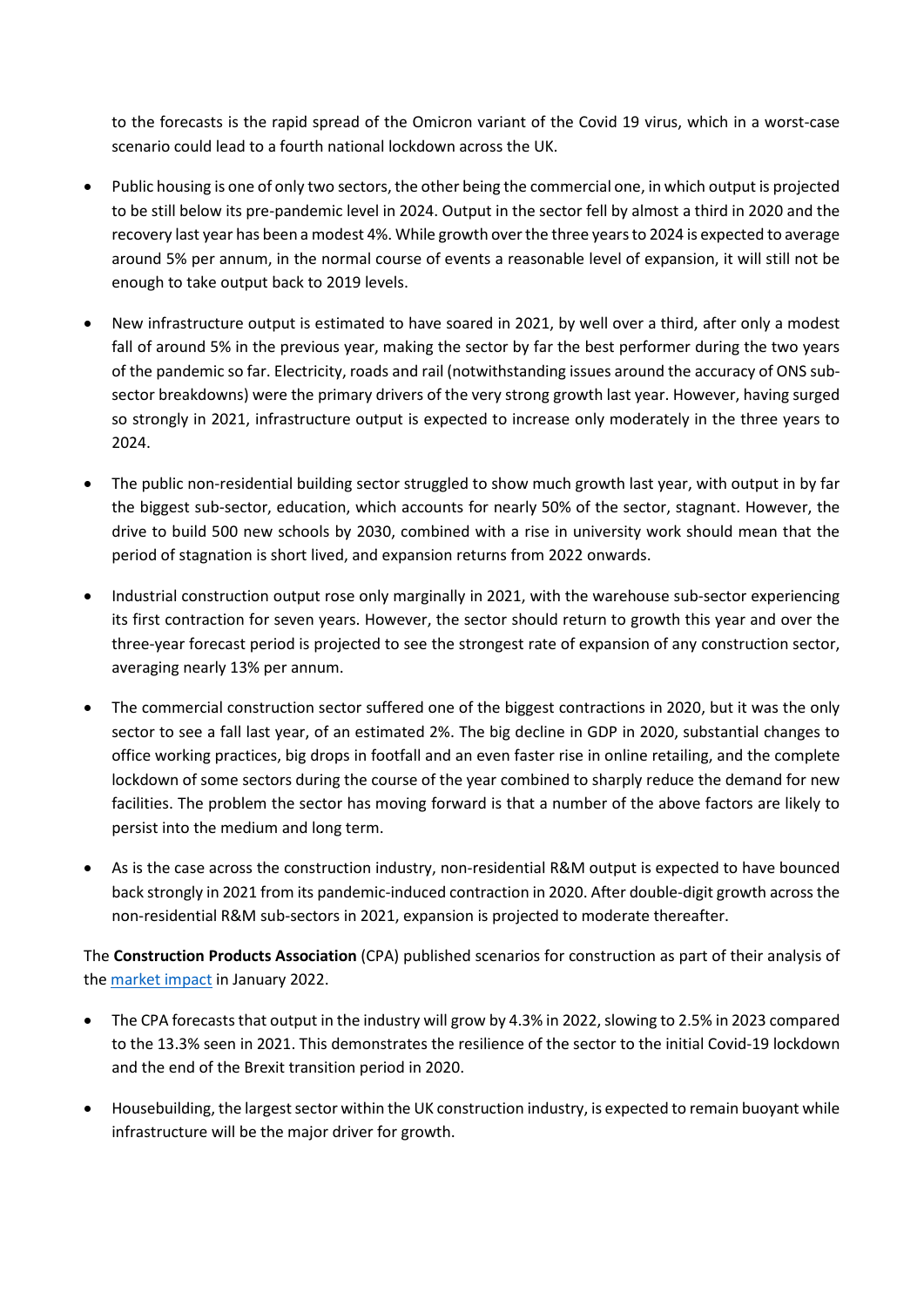- Product supply issues, a major challenge in 2021, have eased recently, but may still cause problems, particularly in the spring period and particularly for smaller building companies.
- Continuing to benefit from the 'race for space', output in private housing is forecast to rise by 3.0% in both 2022 and 2023 following 17.0% growth in 2021. The CPA suggests that the double-digit inflation in house prices will fall as the impact of the end of the stamp duty holiday and the further restriction of the Help to Buy scheme feeds through. The outlook for volume remains positive, with most major house builders reporting strong near-term demand and healthy profit margins fuelled by demand for housing in affordable areas of the UK.
- Also benefiting from the 'race for space' in the near-term is the private housing rm&i sector. Here the CPA forecasts output to remain flat at the historically high level reached with 17.0% growth last year. Rising renovation project costs and higher inflation rates are expected to slow down consumer spending on larger projects. UK households have benefited from building up over £200 billion of savings from the past two years but rising costs are spelling caution for spending compared to 2021.
- The CPA forecast indicates the infrastructure sector will remain the main driver for growth in 2022. Key projects include the Thames Tideway Tunnel, Hinkley Point C and HS2. At least two of these projects report delays due to supply constraints, and this could result in further work being pushed into 2023. Taking this into account, the sector is still expected to rise by 9.7% in 2022 and 1.1% in 2023, taking the sector to a new all-time high.
- While supply issues have eased off over the past six months, the CPA still considers these to be the biggest challenges to overall growth. These challenges are not spread equally across the sector, with smaller specialist sub-contractors feeling the pressure more.

### **Gross Domestic Product Forecasts**

The latest monthly **Consensus Economics** [forecast survey](http://www.consensuseconomics.com/download/G7_Economic_Forecasts.htm) (which uses an average of private sector forecasts) results were published in February 2022.

- The mean GDP forecast for 2022 is 4.3% growth, unchanged from the previous month's survey.
- The mean GDP growth forecast for 2023 is 2.0%.

The **OECD** published their lates[t Economic Outlook i](https://www.oecd-ilibrary.org/economics/oecd-economic-outlook_16097408)n December 2021:

- UK GDP is projected to grow by 6.9% in 2021, by 4.7% in 2022 and 2.1% in 2023.
- Global GDP is projected to grow by 5.6% in 2021, by 4.5% in 2022 and by 3.25% in 2023.

### **Bank of England Summary of Business Conditions**

The **Bank of England** published its most recent update to th[e Agents' Summary of Business Conditions](https://www.bankofengland.co.uk/agents-summary/2021/2021-q4) on 16<sup>th</sup> December 2021, covering intelligence gathered between mid-October and late November 2021.

 Construction output slowed as materials, labour shortages and cost increases weighed on activity. There were widespread reports of output being constrained by supply-chain issues that affected the availability of materials and labour shortages.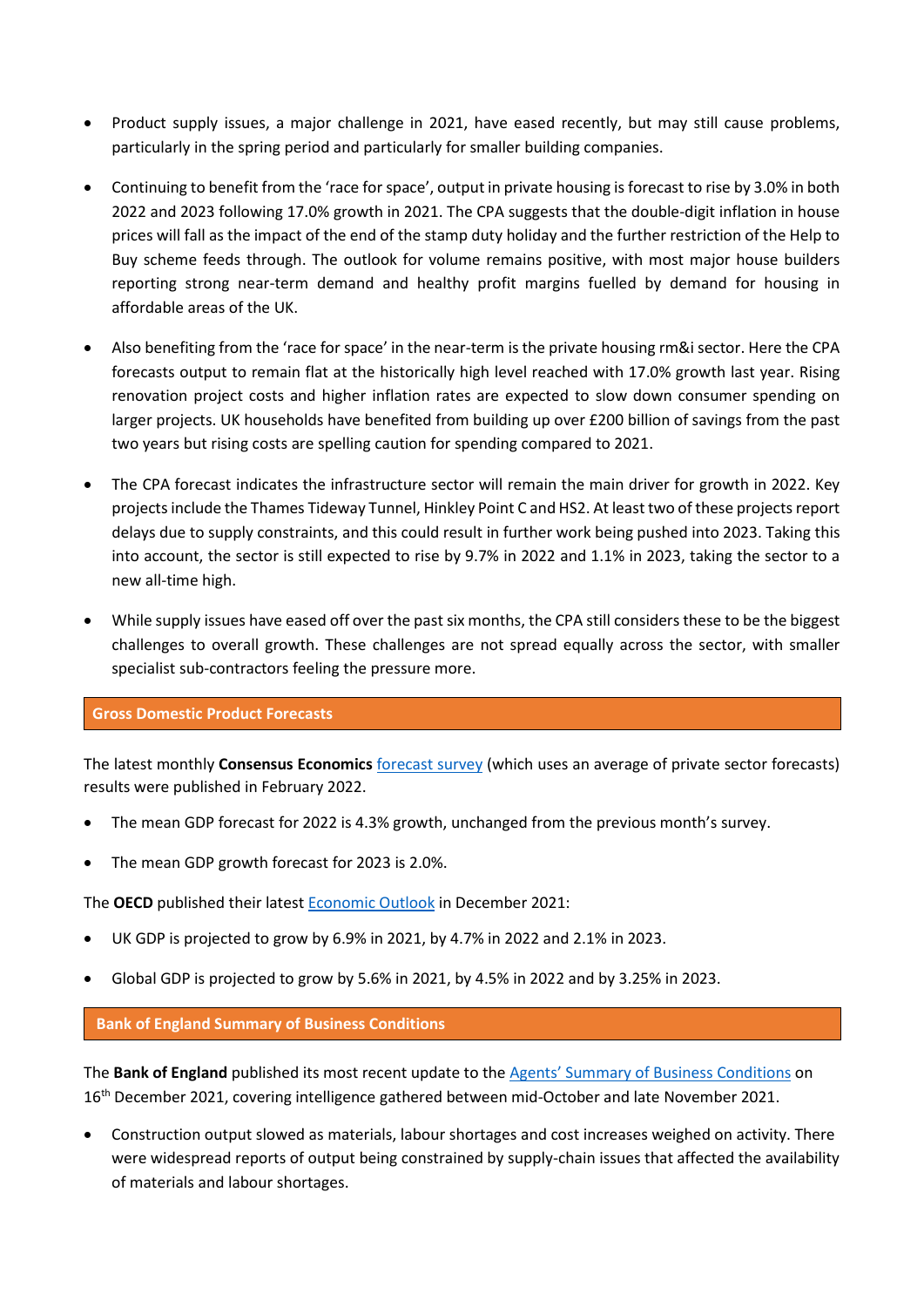- Demand for new build private housing remained strong and supported activity, though some housebuilders said shortages and planning delays had led to slower build rates.
- Some contacts said that there was caution about committing to new developments due to the uncertainty caused by supply bottlenecks, rising materials and labour costs, lack of availability of land and planning difficulties.
- There were also reports of construction projects being postponed due to higher materials costs, and a few instances of companies going into administration, due to the impact of higher costs on their margins.
- By contrast, some contacts reported positive demand for renovation work for residential and commercial properties. Public infrastructure projects also continued to support construction output, though there were also some reports of slowing demand from this source.

# **Building Materials**

The lates[t Monthly Statistics of Building Materials and Components w](https://www.gov.uk/government/statistics/building-materials-and-components-statistics-january-2022)ere published by **BEIS** on 2nd March 2022.

- Over the whole of 2021, imports of construction materials increased by 26.7% compared to 2020, from £16,144 million to £20,451 million.
- In the same period exports increased by 6.0%, from £6,916 million to £7,332 million.
- In 2021, the annual trade deficit widened by £3,891 million to £13,119 million, an increase of 42.0%.

### **Builders Merchant Building Index**

The [Builders Merchant Building Index](https://www.bmbi.co.uk/the-index/) for Quarter 4 2021 and for December 2021 was published by the **Builders Merchants Federation** and **GfK** on 22nd February 2022.

- Total Builders Merchants sales were up 16.3% in December compared with the same month last year, with no difference in trading days. All categories sold more.
- Compared with two years ago, Total Merchants sales were up 26.5% in December 2021, helped by two more trading days this year. All categories sold more.
- Total sales in December were 33.0% lower than in November, with five fewer trading days this month and all categories sold less. This decline in sales between November and December is in line with previous years.
- Total Merchants sales in the fourth quarter (October to December 2021) were 14.7% higher than in Q4 last year, with no difference in trading days. All categories sold more.
- Total Builders Merchants sales in October to December 2021 were 21.0 higher than in Q4 2019, with one more trading day this year. Nine of the twelve categories sold more.
- Overall sales in the 12 months January to December 2021 were 30.5% higher than in the same 12 months a year earlier, with two less trading days this year. All categories sold more.
- $\bullet$  Sales in 2021 were 16.4% up on 2019.